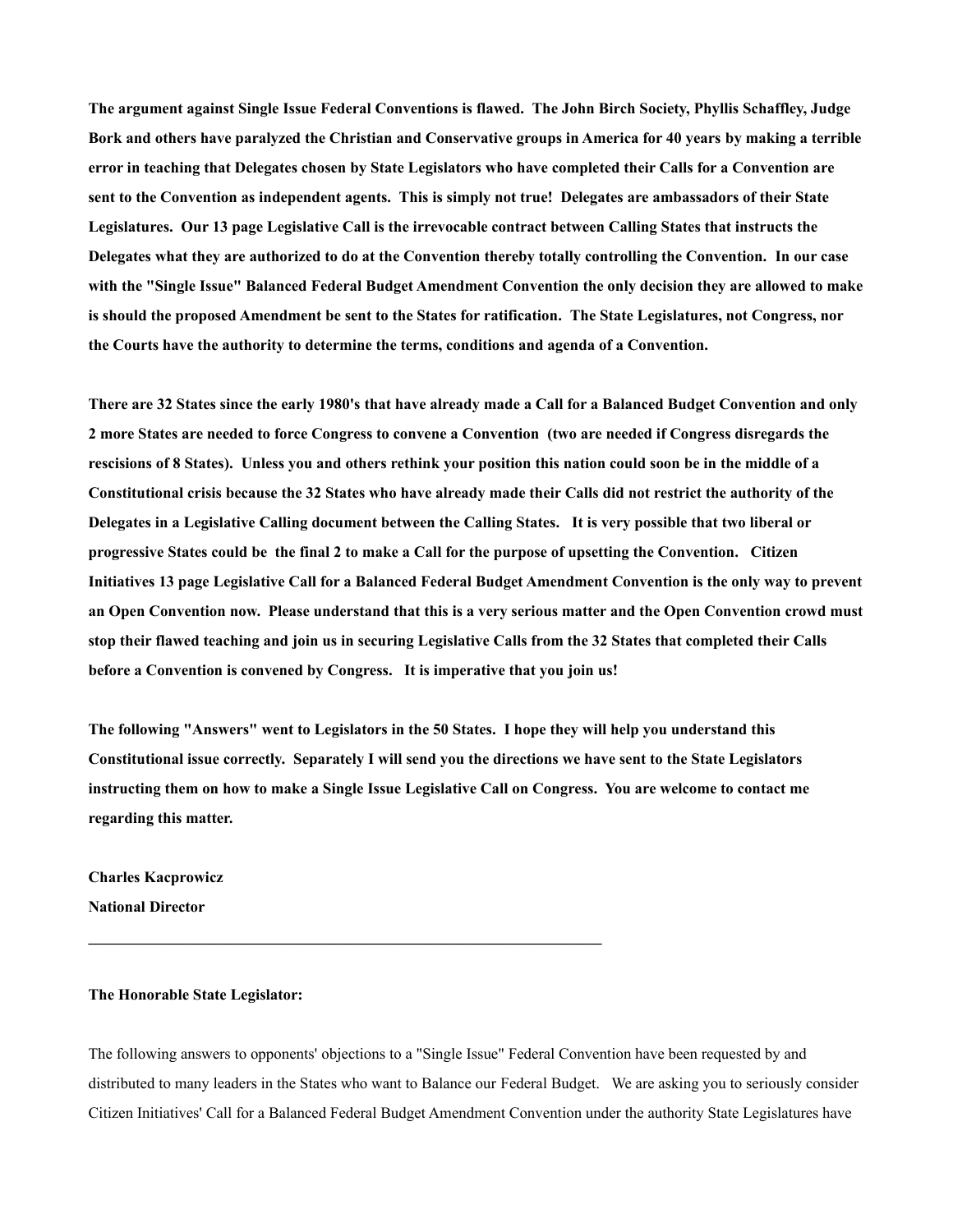in Article V and Article IV, 4 of the United States Constitution. Your State's Legislative Call is needed to secure a CONSTITUTIONALLY SAFE "Single Issue" Balanced Federal Budget Amendment Convention.

 $\mathcal{L}_\text{max}$  and  $\mathcal{L}_\text{max}$  and  $\mathcal{L}_\text{max}$  and  $\mathcal{L}_\text{max}$  and  $\mathcal{L}_\text{max}$ 

**Subject: Citizen Initiatives' Constitutional answers to objections by opponents of the "Single Issue Federal Convention" strategy.**

"The States alone determine the purpose, agenda and terms of a Federal Convention, not Congress, nor the Courts, nor any Governmental Agency. Even the Convention itself does not have final authority to control the deliberations at the Convention. When the Calling States'' (34 in total) enter into a binding contract through their Legislative Calls on Congress, the parameters of the deliberations at the Convention are predetermined. This Constitutional authority, which rests in State Legislatures and given to the States by our Founders, is the States most powerful vehicle for *RECLAIMING AMERICA through "SINGLE ISSUE" Federal Conventions*. The States are, in fact, the final arbitrator of selected Constitutional issues. I pray that the States will not be deceived by flawed legal and Constitutional reasoning and continue to ignore the authority they have in Article V and Article IV, Section 4 of the United States Constitution." CK

Those that oppose Single Issue Federal Conventions start out by making wrong assumptions. They assume the Delegates who are sent by the State Legislatures to a Convention are free "independent" agents who can introduce any matter or subject they desire at the Convention. This is an erroneous argument and has paralyzed Conservatives for over 40 years. In fact, Delegates who are sent to a Convention are emissaries (ambassadors) of their State Legislatures and when they are commissioned to obey the directives in a well defined Legislative Call on Congress, their authority at the Convention is restricted to one issue - Should the Balanced Federal Budget Amendment, as defined in their State's 13 page Legislative Call, be sent back to the States for ratification. That's it! No other business is authorized by the States at the Convention. The Delegates will not be allowed to introduce any other matter at the Convention. The 34 Calling States control all aspects of the Delegates' activities at the Convention, similar to the way private organizations control Delegates that attend their annual conventions (The SBC, for example, does not allow Delegates to introduce initiatives that would overturn the SBC Constitution at their annual Convention. The SBC defines in advance what the Delegates can discuss and decide at the Convention.) The 34 Calling States control all pre-Convention planning, all Convention deliberations and post Convention activities (the ratification process). The 17 or less non-Calling States cannot derail the Convention because they simply do not have the numbers or the authority to do so. See the Official Legislative Calls at: [http://citizeninitiatives.org/prod05.htm.](http://citizeninitiatives.org/prod05.htm) (Go to the bottom of the page and click the link for your State. Open the Word

document for a copy of your State's Legislative Call. You are encouraged to make copies to pass out to others.)

The Open Convention crowd also make serious mistakes when analyzing historical events that brought about the transition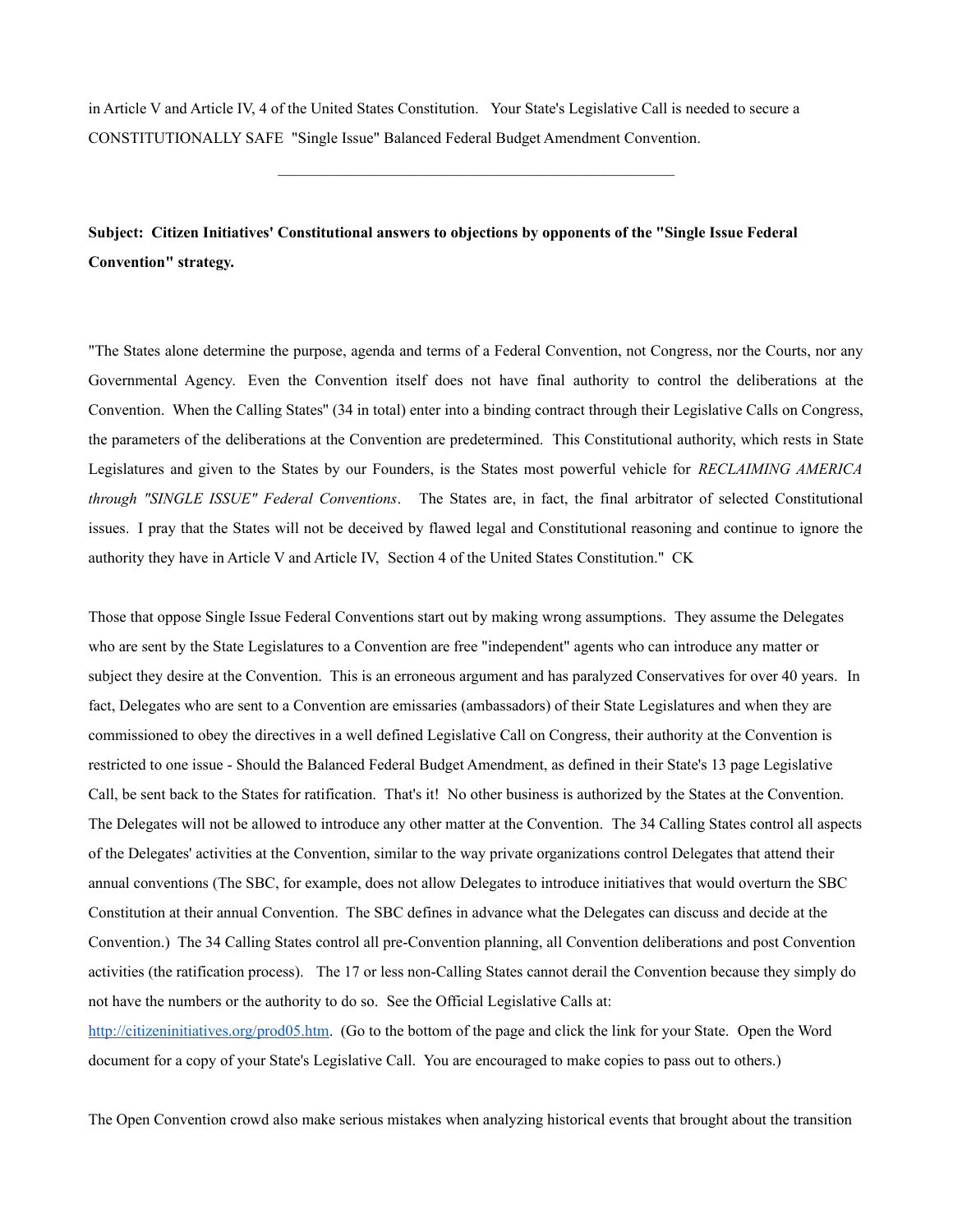from the Articles of Confederation to the new Constitution. The transition was not a usurpation of power by the Delegates at the Convention, but in fact an orderly progression through the Confederation Congress under the Articles of Confederation that reflected the will of the States and the Confederation Congress itself. The Delegates at the Convention actually represented the directives given to them by their State Legislatures which is the main reason why it took a year to complete the new Constitution. They were not independent agents. In fact, we have our Bill of Rights today because the "State Legislatures" instructed the first Congress under the new Constitution to send back to the States, as its first order of business, Amendments that would guarantee States Rights and Civil Liberties for their citizenry. Congress did, in fact, do this and 10 of the 12 Amendments were quickly ratified by the States. If the first Congress did not send these Amendments to the States for ratification, the States could have rescinded their conditional ratifications of the Constitution and either remained under the Articles of Confederation or organized themselves as independent nations. The Bill of Rights became a reality because of the AUTHORITY THAT RESTS IN THE STATES, NOT CONGRESS OR THE COURTS. This authority was very different from the authority they had under the Articles of Confederation, which did not allow States to force Congress to convene a Convention.

The Open Convention crowd also miss the historical significance of the proper Constitutional Steps that were taken in the transition from the Articles of Confederation to the new Constitution. Under the Articles of Confederation the Confederation Congress had the sole authority to authorize a Convention, not the States. The transition began as follows:

A proposal was offered by James Madison, Jr. and John Tyler in the Virginia Assembly asking that the Confederation Congress be given regulatory powers in matters of commerce. The Virginia Assembly devised a plan to invite the Several States to attend a Convention at Annapolis, MD, in September 1786, to discuss commerce problems. James Madison and Alexander Hamilton issued a report on the meeting in Annapolis, calling upon the Confederation Congress (created under the Articles of Confederation) to summon Delegates from all the States to meet for the purpose of revising the Articles of Confederation. All the States could do was request such a Convention. Congress could have said no or restricted the Convention to a Single Issue. Congress also could have by-passed the request and sent a proposed Amendment to the States on its own to regulate commerce. The fact is the Confederation Congress wanted an Open Convention because it knew the new nation was in deep economic trouble and anarchy seemed imminent. The Delegates at the Convention knew that Congress was allowing them to explore other options including proposing a new Constitution. In the final analyses, the States and the Confederation Congress retained the authority to control what came out of the Convention, not the Delegates.

Another scare tactic used by the Open Convention crowd is that other political opponents can use the same method to advance their progressive, liberal, Marxist, etc. agendas. In fact, America still has the greater majority of States holding to Christian and Conservative values. Except for a handful of contrary States on mostly the two coasts, the more conservative States control the Constitutional future of America. In fact, because we are guaranteed in Article IV, 4 a Republican form of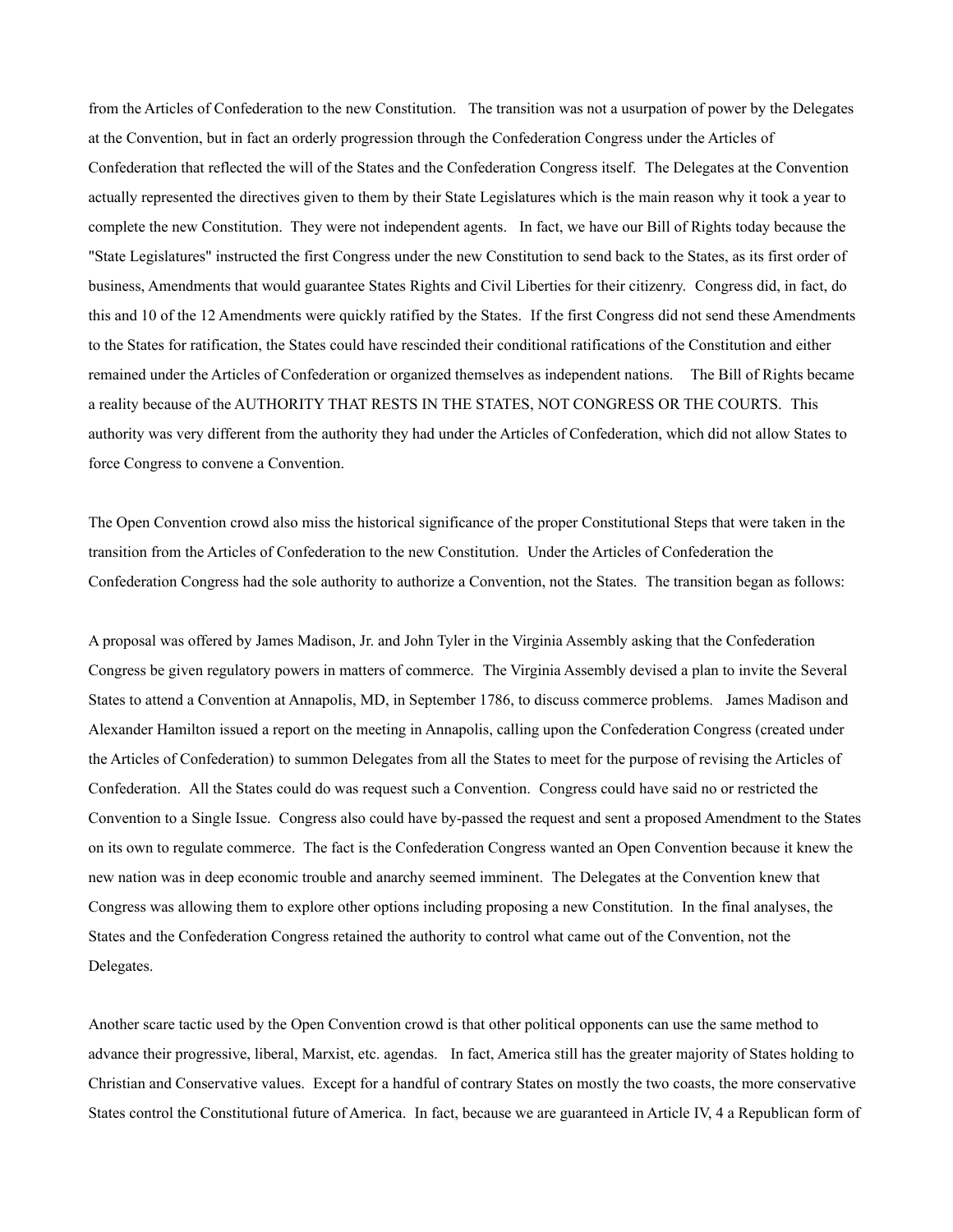government, every State is guaranteed the same authority in deciding Amendments. The State with a population of 500,000 has the same voting authority at a Convention as a State with a population of 30,000,000 people. It is critical to understand how each State retains equally authority with all the others and how the more conservative States control the Constitutional future of America. If a liberal group, for example, tried to secure Calls from 34 States for a same sex marriage amendment, it would take only 17 States to defeat them. We have more than enough States to defeat the misuse of the Single Issue Convention option.

A full discussion of these issues can be found in my book *RECLAIMING AMERICA through Single Issue Federal Conventions* which can be purchased at [http://Amazon.com,](http://amazon.com/) or at [http://citizeninitiatives.org/reclaiming\\_america.htm,](http://citizeninitiatives.org/reclaiming_america.htm) or through local book stores. We want to get a hard copy of this book to 12,000 State Legislators (For those who would like to sponsor books to Legislators - \$25 a copy which includes shipping - go to

[http://citizeninitiatives.org/reclaiming\\_america.htm.](http://citizeninitiatives.org/reclaiming_america.htm)) We are also providing you with a free ebook copy - go to [http://citizeninitiatives.org/book\\_ra.pdf](http://citizeninitiatives.org/book_ra.pdf) to download a **free copy** in Word. Please keep in mind that when hard copies are sold through Citizen Initiatives it greatly helps us with our expenses, especially when conducting Legislative Seminars at State Capitals. I hope to visit at least 34 State Capitals in 2011. For those 32 States that have already made a Call for a Balanced Budget Amendment, but left the wording up to the Convention Delegates, we will be directing them to quickly approve our 13 page Legislative Call thereby having them agree with 33 other States to limit the Convention to the "Single Issue" Balanced Federal Budget Amendment Convention. Remember, the State Legislatures alone determine the terms, conditions and agenda at the Convention. Once 34 States pre-determine the purposes of the Convention the deliberations at the Convention will be limited to only one question - Should the Balanced Federal Budget Amendment, as written in their Legislative Calls, be sent to the States for ratification. I will send you a copy of our schedule soon. For the other 18 States that have not made a Call on Congress, we will be working with their Legislators as well to secure a Call for the Balanced Federal Budget Amendment Convention.

Obviously, we would welcome your support in these matters. Remember that the timing of these Calls is critical, especially from the 32 States that have already completed their Calls but have not yet signed on to the terms and conditions in our Legislative Call to limit the Convention. 8 of these States have already rescinded their Calls fearing an Open Convention. We believe, once they understand how to limit a Convention to a Single Issue, they will approve our Balanced Federal Budget Amendment Convention Call quickly. I am already working with several States to do exactly that.

Thank you for your interest and future help in advancing America's most urgent work at this hour.

Charles Kacprowicz National Director Citizen Initiatives